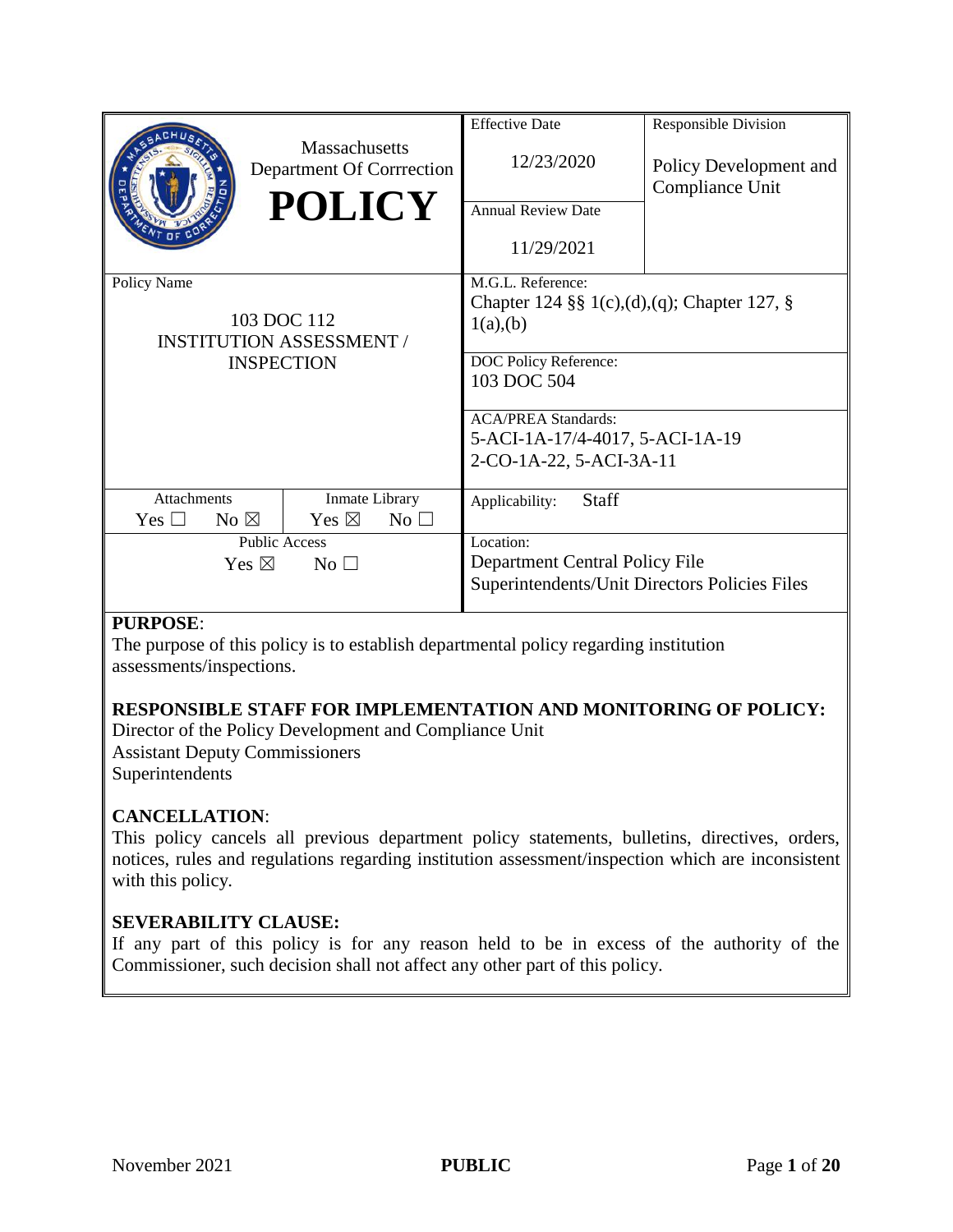# **TABLE OF CONTENTS**

| 112.01 Institution Assessments                                 |    |
|----------------------------------------------------------------|----|
| 112.02 Superintendent's Institution Assessment/Inspection Plan |    |
| 112.03 PDCU Institution Assessment Plan                        |    |
| 112.04 Institution Accreditation Process                       | 16 |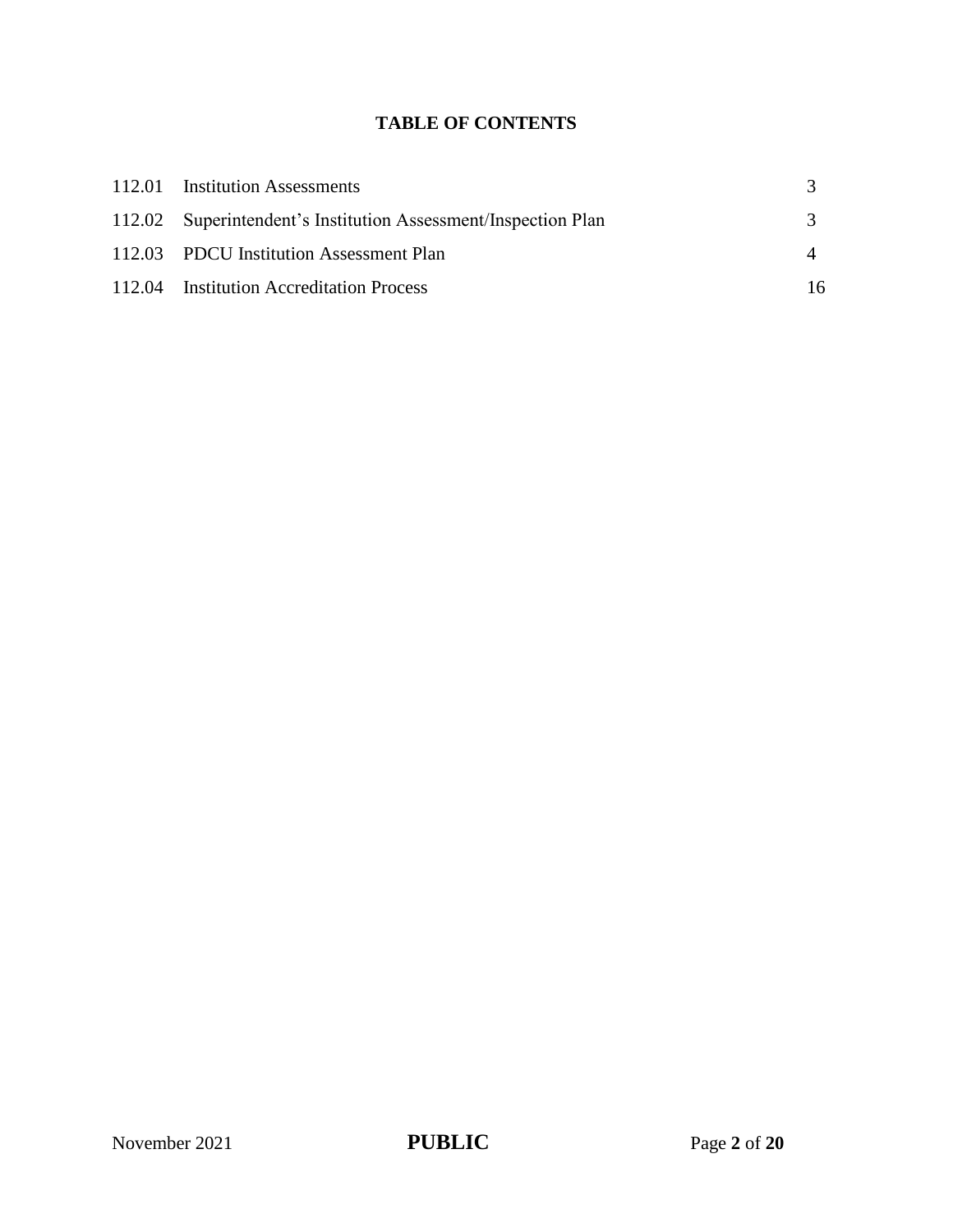### **112.01 INSTITUTION ASSESSMENTS**

- 1. In accordance with statutory regulations, the Commissioner, through the Policy Development and Compliance Unit (PDCU), shall assess the level of compliance with the established standards for all state correctional facilities.
- 2. The state standards shall consist of departmental and institution-specific policies and procedures as well as the American Correctional Association (ACA) standards, and other standards deemed appropriate by the Commissioner.
- 3. State facilities are also required to comply with the established regulations or standards set by the appropriate federal, state, or local authorities in such areas as life, health, fire, environmental safety, and sanitation.

#### **112.02 SUPERINTENDENT'S INSTITUTION ASSESSMENT / INSPECTION PLAN**

- 1. Each superintendent shall develop written assessment/inspection procedures as part of the institution's policy manual, which include, but are not limited to:
	- a. Administrative patrols and inspections of living and working conditions, programs, and the security, safety, and sanitation of the institution in accordance with 103 DOC 504, *Security Inspections*.
	- b. Procedures detailing how often and by whom the specific inspection/audit reporting(s) are done.
		- i. At a minimum, each institution and division that is audited by the PDCU shall be required to conduct internal audits for each applicable area listed on the Policy Development and Compliance Unit's Intranet site under the heading, "Operational Audit Tools."
		- ii. Utilizing the above referenced audit tools, designated staff members of a supervisory rank/job title shall audit each area at least annually, and ensure that practice reflects current DOC policy and institution procedure.
		- iii. The results of these internal audits shall be documented in writing and submitted to the superintendent/deputy superintendent or division head for review. Once reviewed, the superintendent/division head or designee shall be required to develop a plan of corrective action with a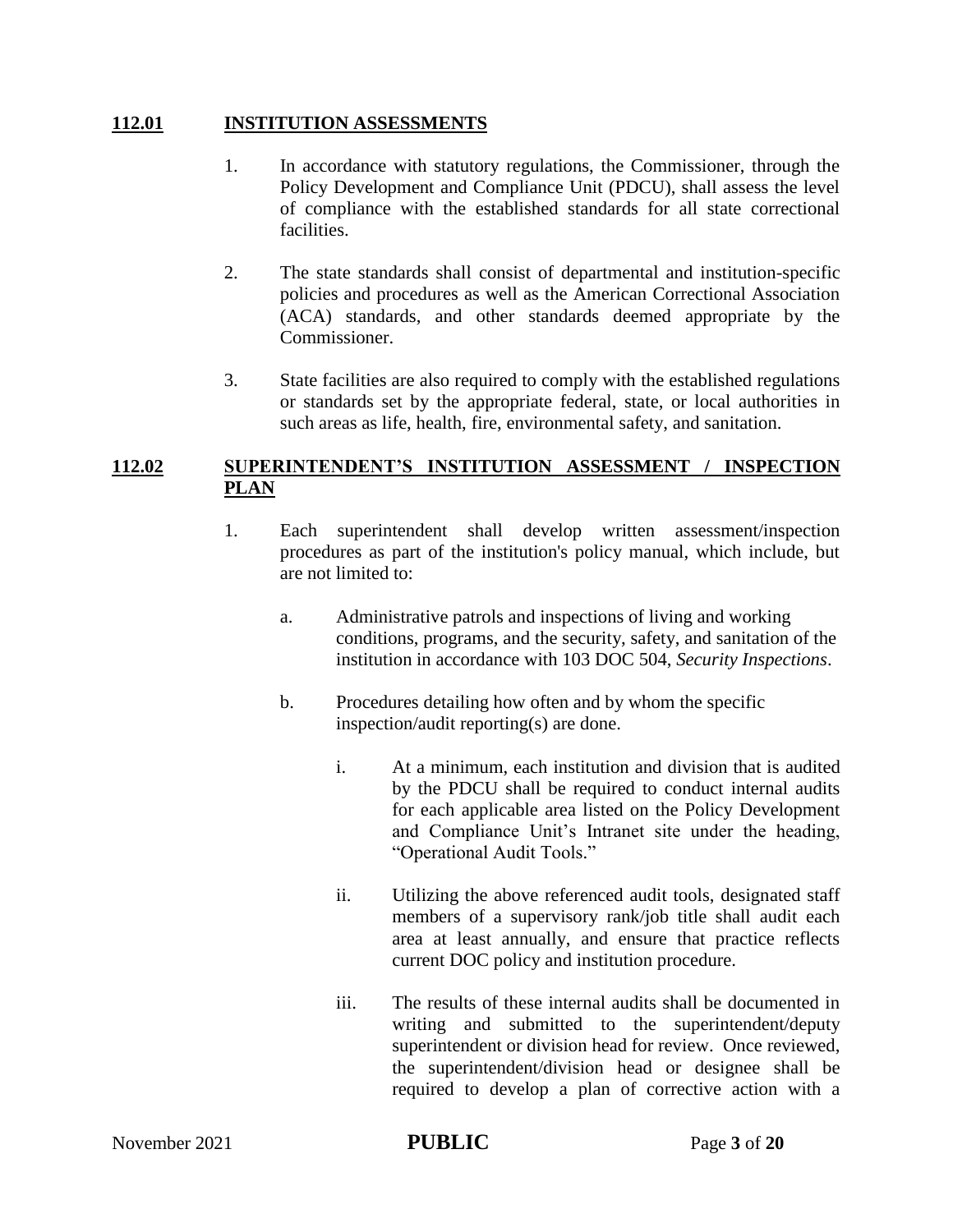follow-up date to address any deficiencies cited.

iv. The institution's director of security (or equivalent position) shall keep the completed internal audit forms and plans of corrective action on file for a period of three years.

### **112.03 PDCU INSTITUTION ASSESSMENT PLAN**

- 1. At least annually, members of the PDCU and other selected departmental staff shall visit each state institution in order to assess each institution's adherence to departmental and institutional policies and procedures as well as to the ACA standards.
- 2. Superintendents shall ensure, to the degree possible, that all key staff are available for the duration of the audit.
- 3. Institution staff shall have the opportunity to be orally informed of all significant findings prior to the end of the audit.
- 4. The following general areas may be assessed at each audit: security, safety, sanitation, food services, medical treatment, maintenance, administration, fiscal, training, personnel, inmate treatment, IMS utilization, and the accreditation process. The specific areas being assessed may vary from institution to institution as well as from audit to audit depending upon current departmental initiatives or particular areas of concern within a given institution.
- 5. Purpose of PDCU Audits

The purpose of institution audits are as follows:

- a. Provide assistance to management by recommending solutions to problems;
- b. Ensure conformity with applicable law, regulations, policies and procedures;
- c. Identify weaknesses in internal controls to determine if corrective action is needed before they are revealed by the inmate population through escapes, assaults, disturbances, or litigation;
- d. Identify exemplary practices and promote their recognition and replication;
- e. Review past and present performance;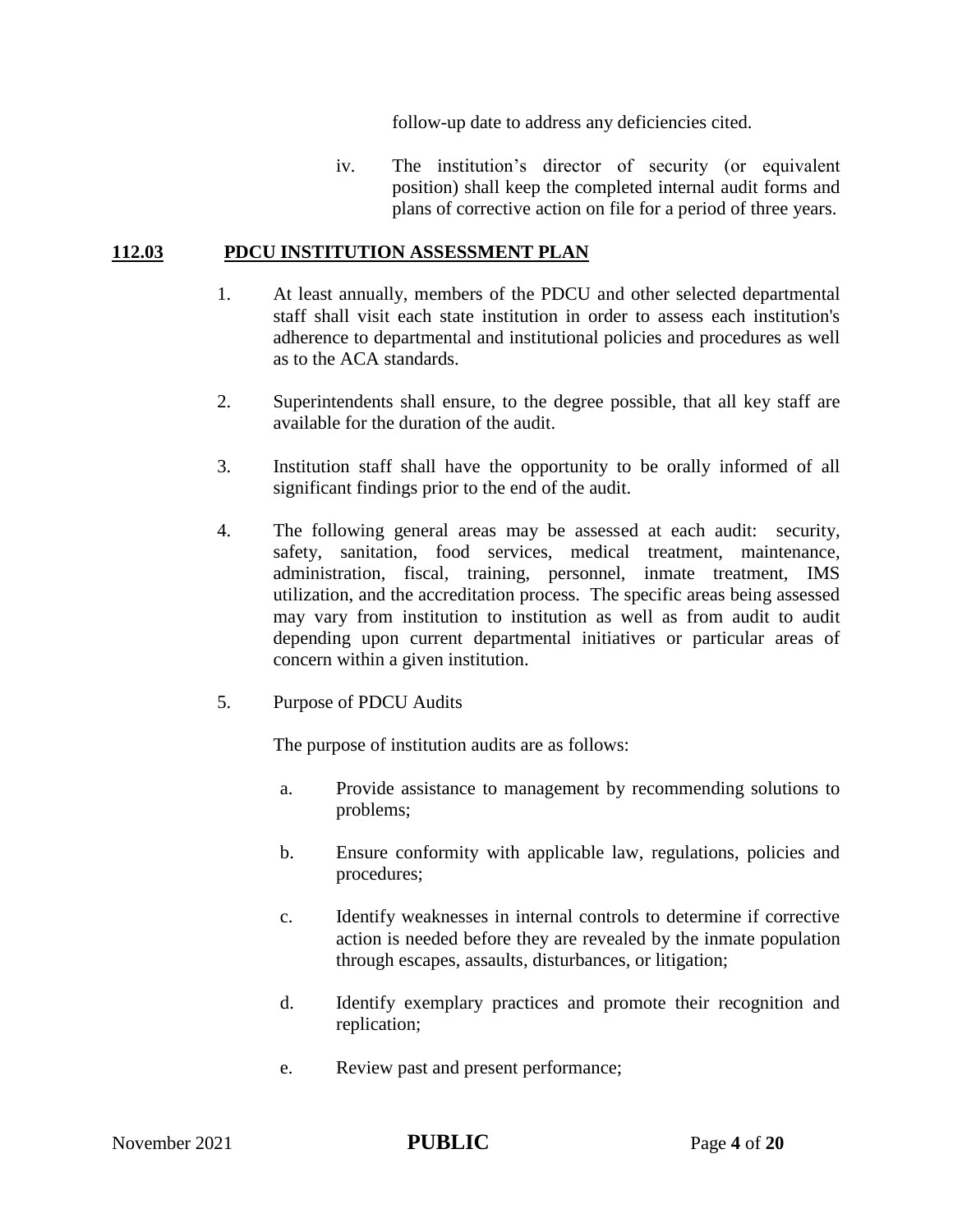- f. Promote efficient management practices; and
- g. Prevent, detect and report any instances involving mismanagement, waste, abuse, or illegal acts.
- 6. Auditor Standards
	- a. Qualifications The staff assigned to conduct an audit should collectively possess adequate professional proficiency for the tasks required. The Director of the PDCU has the discretion to select auditors.
	- b. Independence Each member of the auditing team should maintain an independent attitude and appearance. Independence must be maintained so that conclusions and recommendations shall be accepted as objective and unbiased.
	- c. Due Professional Care Each auditor must exercise due professional care in conducting the audit and in preparing related reports. Good professional judgment must be used in assessing the various operations and programs. Timeliness in reporting and proper handling of sensitive or confidential information is essential.
- 7. Director of the PDCU

The Director of the PDCU is responsible for coordinating the auditing process throughout the Department of Correction. Pursuant to that task, the director:

- a. Serves as a reviewing authority for all departmental audits conducted;
- b. Develops and updates the auditing policy and procedures;
- c. Annually issues the auditing schedule for all audits;
- d. Selects auditors based upon their evaluation skills, ability to communicate, and knowledge of a given operations or program area;
- e. Ensures that audits are conducted in a timely and professional manner;
- f. Ensures that audit reports are prepared in a timely and professional manner;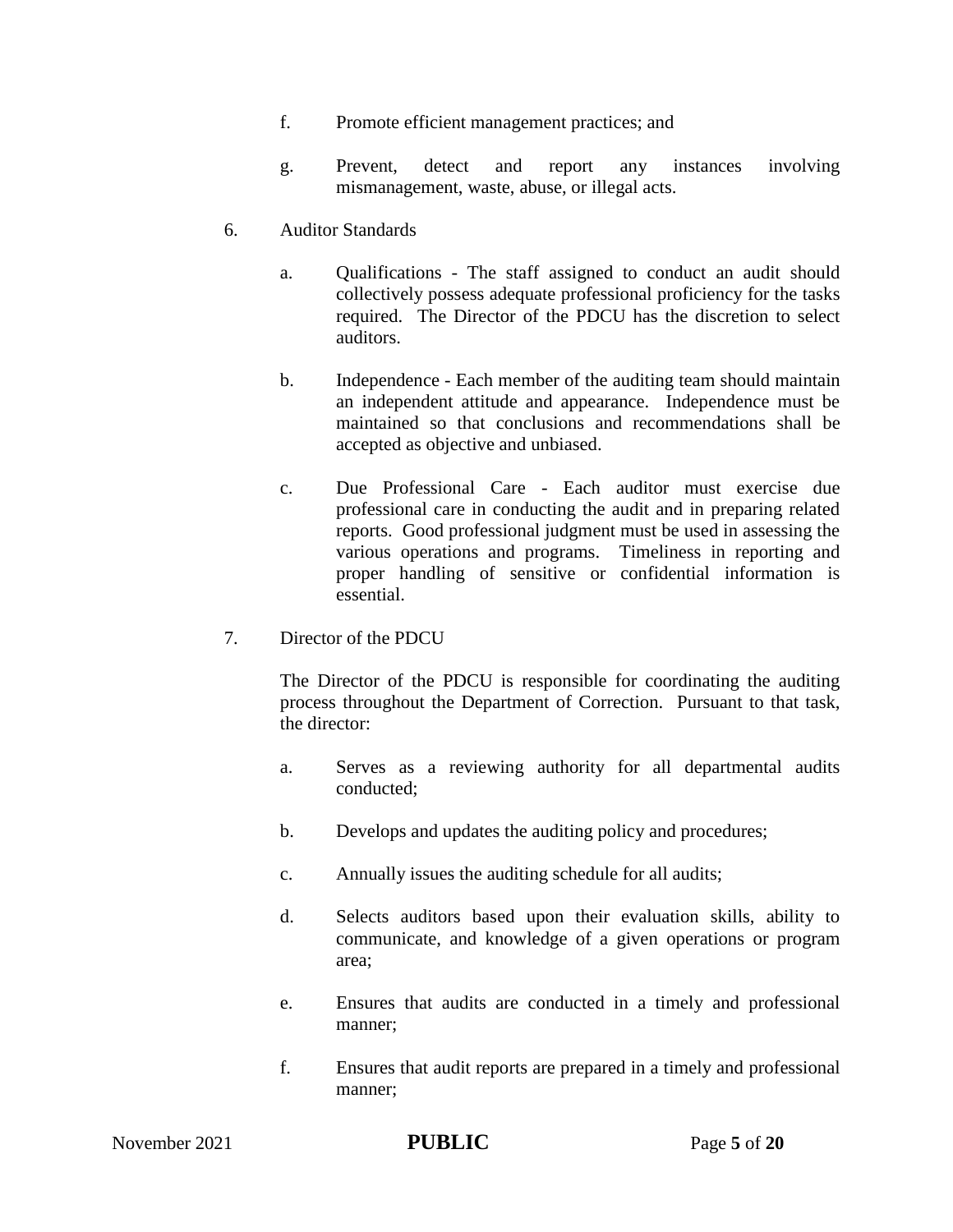- g. Maintains an effective follow-up system to ensure that corrective actions are taken;
- h. May participate in audits and provides auditing skills training and technical assistance to auditors;
- i. Conducts on-site evaluations of auditors;
- j. Provides analysis and feedback to affected parties relating to auditing results; and
- k. Makes recommendations to the Commissioner for improvements in institution operations, departmental policy and the auditing process.
- 8. Superintendents

The Superintendents' responsibilities shall include the following:

- a. Provide full support and cooperation to the auditors, including freedom of access to all property, records, employees, and inmates;
- b. Ensure that, barring an emergency, the audit is given priority-one attention for its entire duration;
- c. Ensure that all key staff are available for the duration of an audit. Key staff are those most familiar with or responsible for any given operation or program area. If the primary key staff person is not available, a secondary key staff person, who is comparably qualified, must be available to answer questions or assist the auditor;
- d. Provide timely initiation and completion of appropriate corrective actions; and
- e. Ensure that adequate controls are implemented to avoid the recurrence of deficiencies.
- 9. Assistant Deputy Commissioner (ADC)

The ADC's responsibility shall include the following:

a. Ensure that superintendents are fully responsive during the auditing process, to the audit findings, and that such findings are responded to in a timely manner;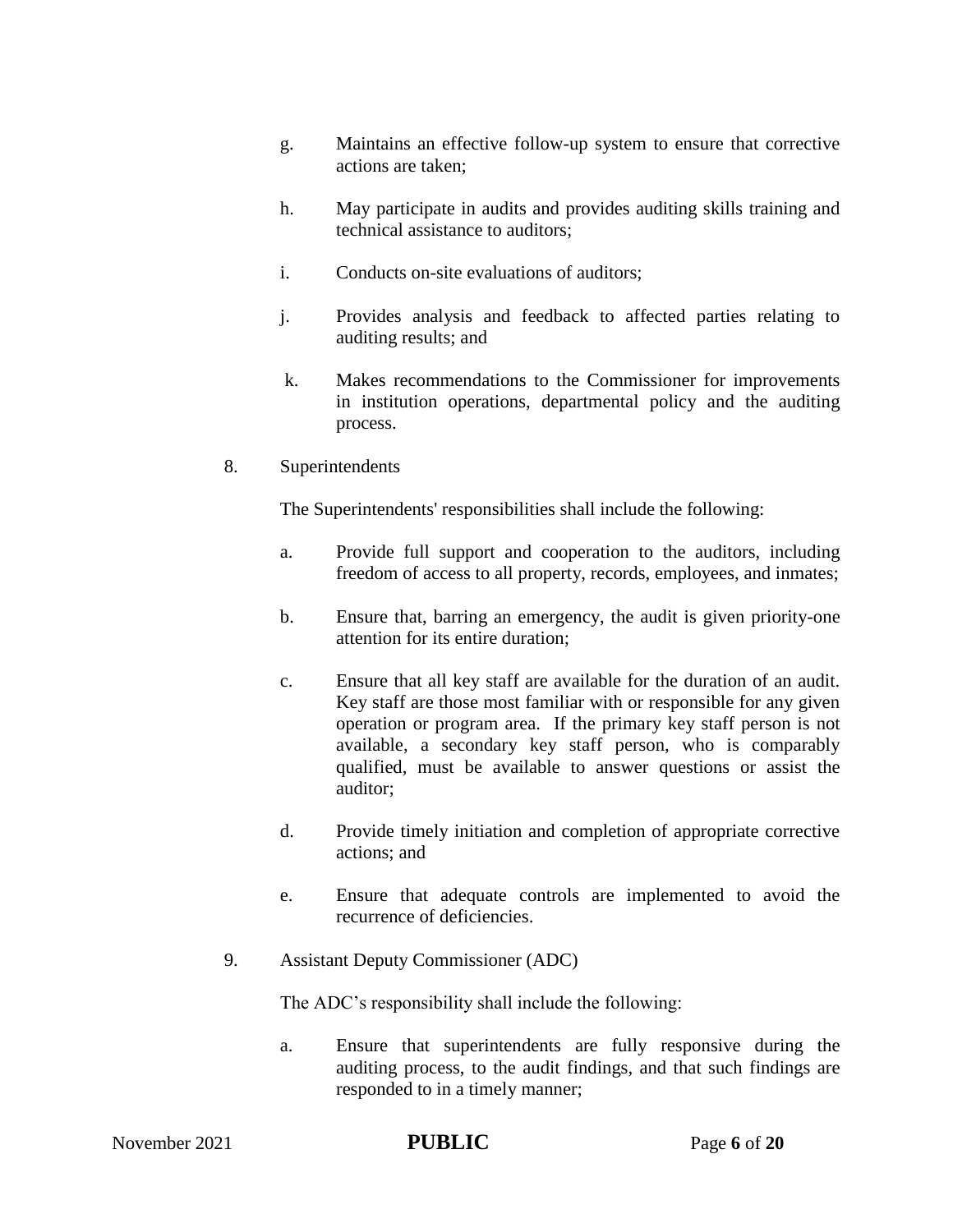- b. In conjunction with the Commissioner, determine the need for special audits, which may be broad based or limited in scope to a particular operation or program area, or request that particular emphasis be given to an area during an audit; and
- c. Analyze the audit reports of their respective facilities to determine if there is a pattern of non-compliance or other significant issue(s).
- 10. Auditing Process

Pre-audit

- a. The Director of the PDCU shall develop and distribute the upcoming fiscal year's auditing schedule via email to all superintendents and executive staff.
- b. The audit schedule shall identify the projected month of each institution's audits.
- c. At least 30 days in advance of the audit, the Director of the PDCU shall send a written notice to the affected superintendent and Assistant Deputy Commissioner, informing them about the audit. The notice shall include the following:
	- i. The dates of the audit;
	- ii. Either a general or specific statement concerning the scope of the audit;
	- iii. A request for the availability of any specific information needed from the review site; and
	- iv. A request that the superintendent or Assistant Deputy Commissioner respond if there are any additional or special concerns needing examination.
- d. If the date(s) of the audit must be changed, the Director of the PDCU or designee shall inform the affected Superintendent and Assistant Deputy Commissioner and shall attempt to reschedule as soon as possible. If the audit is postponed beyond 30 days, another written notice shall be sent.
- e. The Commissioner reserves the right to initiate an audit without prior written notice.
- 11. Audit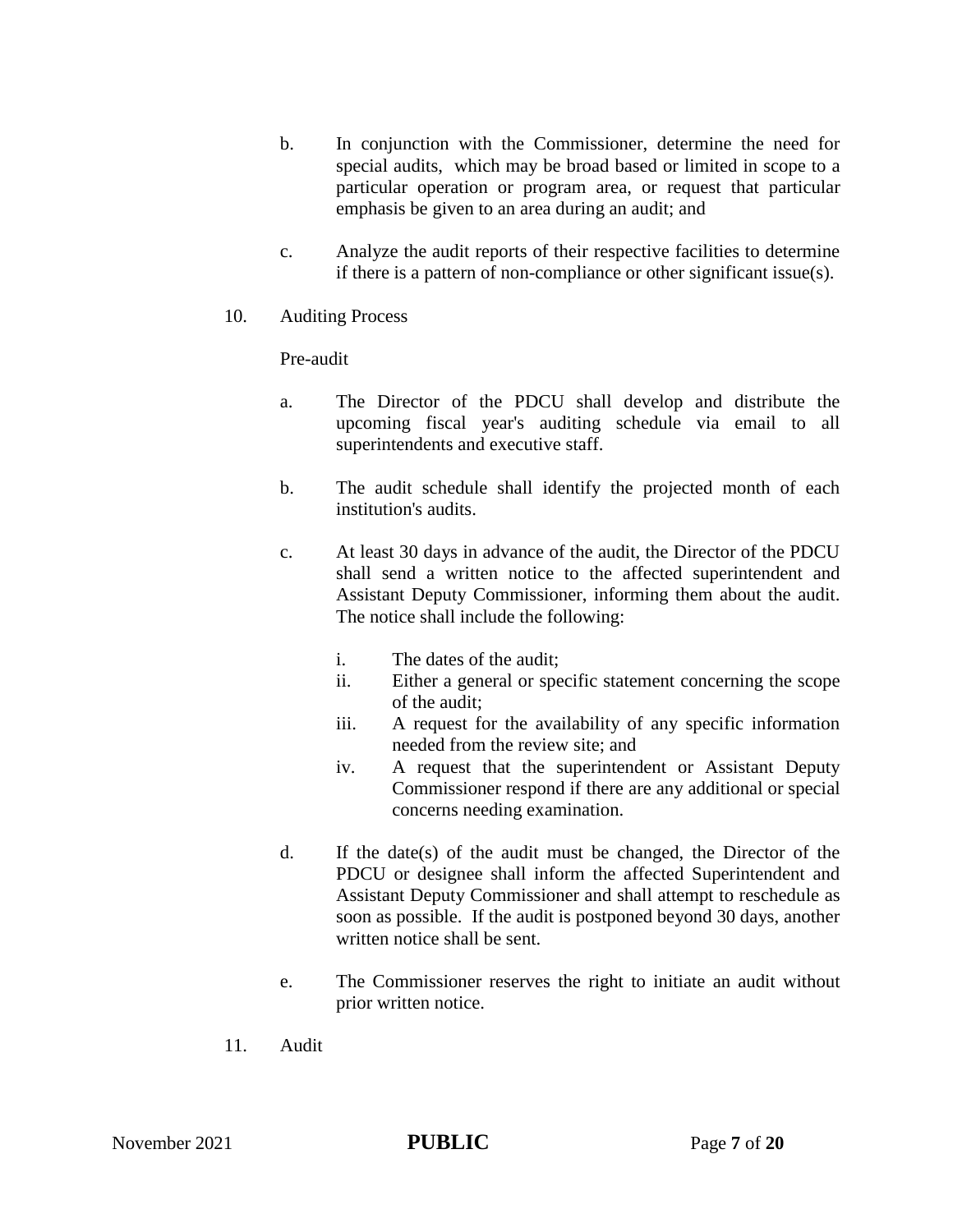Audits consist of a complete examination of one or more components of an institution's physical plant, accreditation process, operations and programs. Each audit shall be conducted by one or more auditors. The chairperson of the audit team shall ensure that:

- a. The audit is conducted in accordance with policy and procedure;
- b. All findings and recommendations are presented in a written report to senior management;
- c. Auditors receive sufficient supervision and guidance; and
- d. An overall rating is provided for each area assessed.
- 12. Scope
	- a. Generally, audits shall cover at least the areas highly vulnerable to risks, e.g., security, safety, and sanitation.
	- b. Audits may focus upon institution-specific issues relating to ACES objectives, relevant to 103 DOC 100, Philosophy and Goals, ACA accreditation preparation, areas previously reported as deficient, or as a result of recent incidents.
	- c. Audit length may vary depending upon the scope and the findings. The Director of the PDCU has the discretion to determine the length of an audit.
	- d. Auditors are not constrained from examining areas other than those initially planned if evidence leads them to do so.
	- e. Institution personnel must grant auditors access to all documents needing review, permit ample latitude for interviewing staff and inmates, and allow inspection of all areas and items of state property. This section is not intended to circumvent established procedures limiting access to certain records, e.g., medical information (HIV), etc. On-site staff should pursue obtaining any necessary permission whenever appropriate.
	- f. Should conditions exist that limit or restrict an auditor's ability to perform the audit, the chairperson should attempt to informally resolve the issue. If the issue is not resolved informally, the chairperson shall report the problem to the appropriate Assistant Deputy Commissioner and Deputy Commissioner, and shall document it in the working papers and the final written report.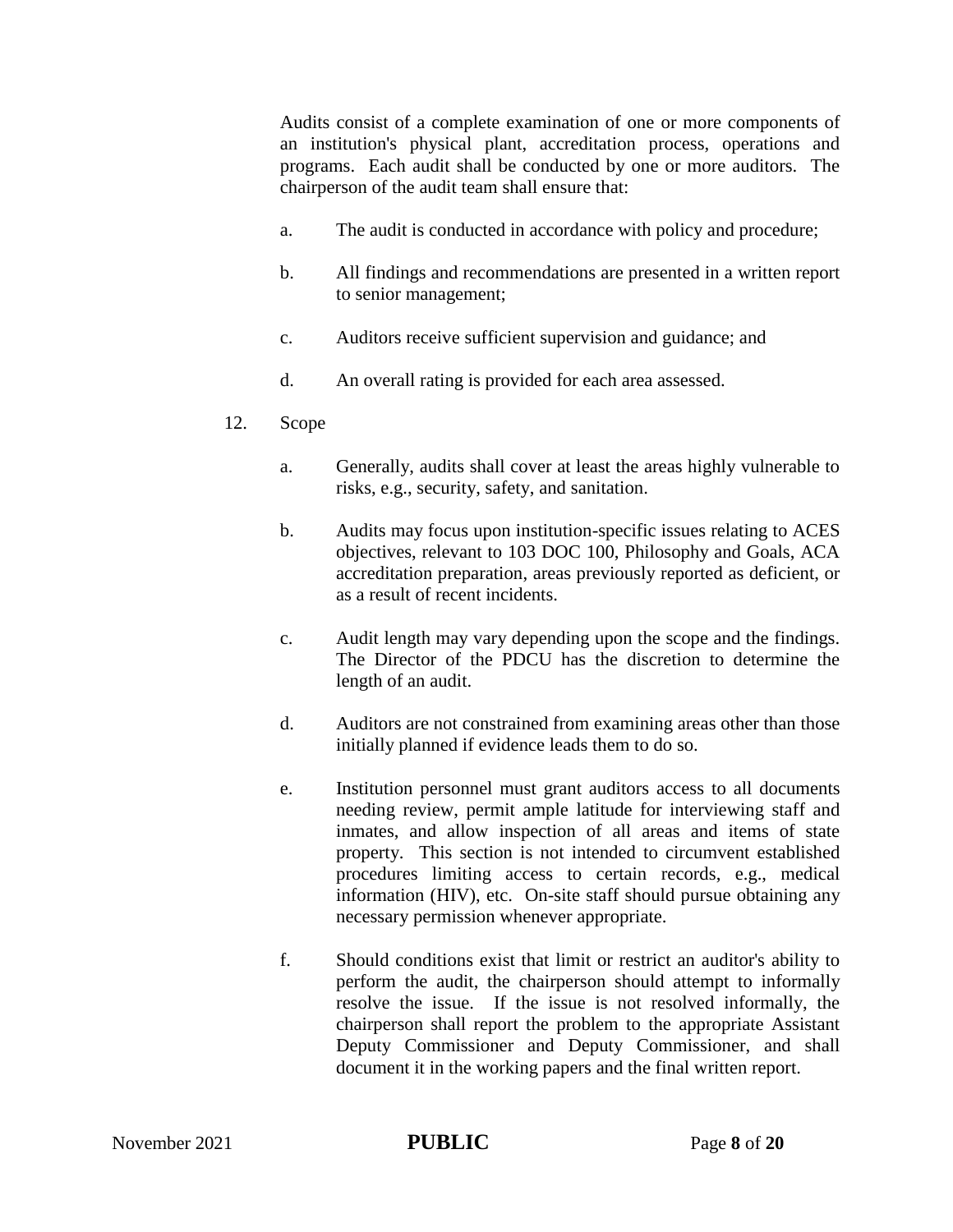13. Stages of an Audit

There are five interrelated stages to an audit. The order in which they are performed may vary from time to time:

- a. PREPARATION
- b. EXAMINATION
- c. EVALUATION
- d. REPORTING
- e. FOLLOW-UP
- 14. Preparation

The auditors should familiarize themselves with the previous audit's findings and with other relevant information such as recent incidents, trends observed, and the Department of Public Health's inspection report(s).

15. Examination

This stage involves collecting data, touring the physical plant, and interviewing staff and inmates.

- a. The chairperson shall meet with the other auditors to brief them on the audit plan. This meeting should include a discussion of the time frames, objectives, division of labor, manner of sampling (number, time span reviewed), persons to be interviewed, and processes to be observed. Emphasis should be placed on being as unobtrusive as possible.
- b. Key on-site staff, as determined by the superintendent, should be afforded the opportunity for full involvement. The chairperson shall inform the key staff that all comments that may alter findings or recommendations shall be investigated and given due consideration.
- c. The chairperson and other auditors should arrange with key staff and the superintendent how feedback shall be handled throughout the audit, e.g., the auditors should meet daily to orally apprise institution staff of observations made and provide sufficient details to allow a full understanding. A record of these interim meetings shall be kept with the working papers.
- d. The auditors shall consider the objective of each operation or program and their significance to either the institution's or department's mission, assess the level of risk for something going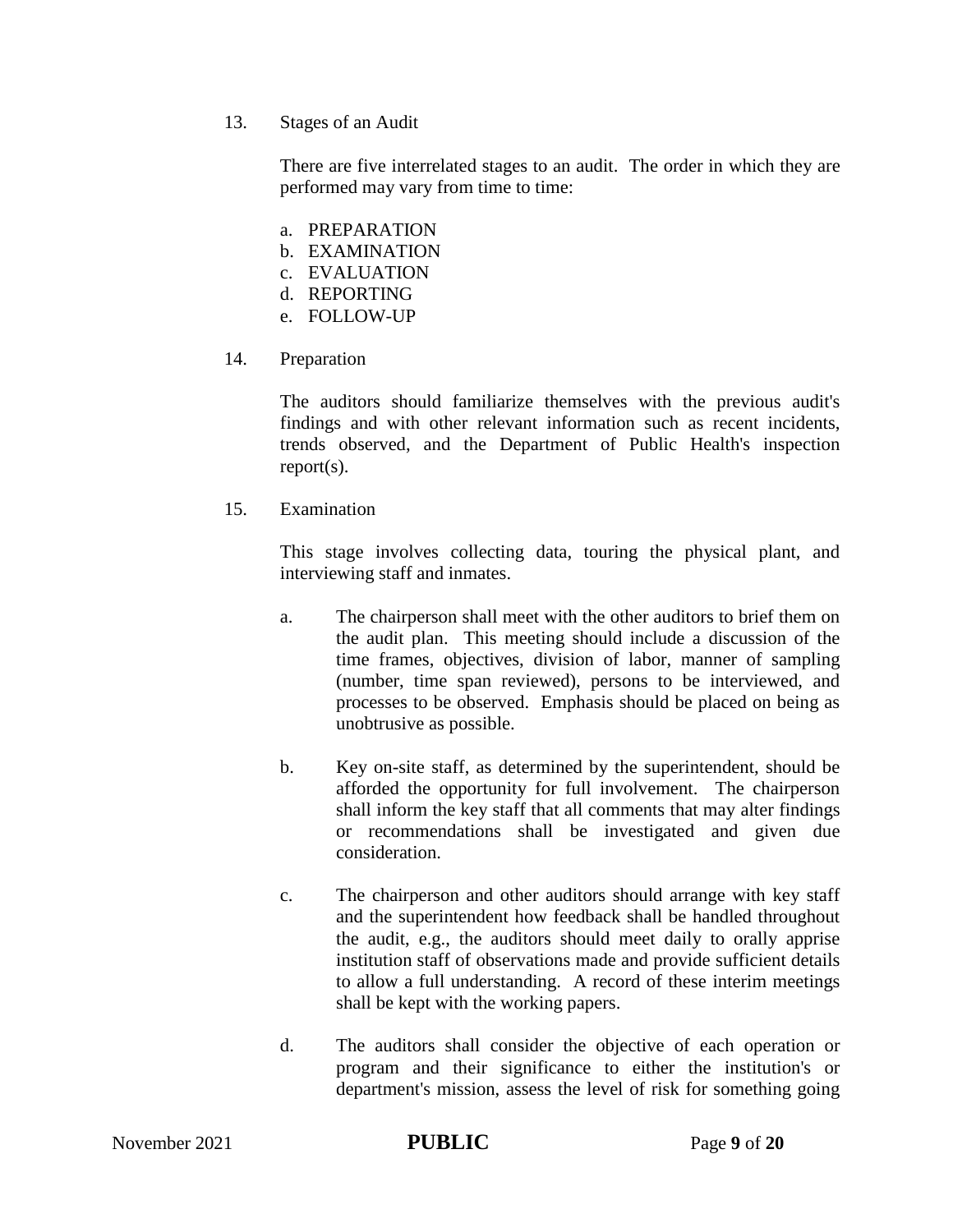wrong, review the adequacy of established procedures and prepare specific recommendations accordingly.

16. Evidence

During the examination stage data is collected. This data is considered evidence to support the conclusions contained in the final written report. There are four types of evidence:

- a. Physical Direct observation of people, property, or processes (most reliable);
- b. Testimonial Interviews (least reliable, seek corroboration);
- c. Documentary Files, records, invoices (helpful, but auditors should not spend an undue portion of time reading documents); and
- d. Analytical Making judgments through computations, reasoning, comparisons, etc.
- 17. Standards of Evidence

Evidence must meet the following three standards in order to be included in the final, written audit report:

- a. Sufficiency There must be enough factual, convincing evidence to lead a person who is not an expert in the area to the same conclusions as the auditor. Sampling sizes, observations, and interviews should give reasonable assurance that the evidence is valid;
- b. Reliability Seek the best documentation possible (e.g., is testimony corroborated by other evidence?); and
- c. Relevance The evidence must be linked to the area and must have a logical, sensible relationship to the issue.
- 18. Deficiencies

Auditors may investigate and report on any areas needing improvement. Deficiencies include but are not limited to:

- a. Deviations from policies, regulations, or ACA standards;
- b. Weaknesses in internal controls;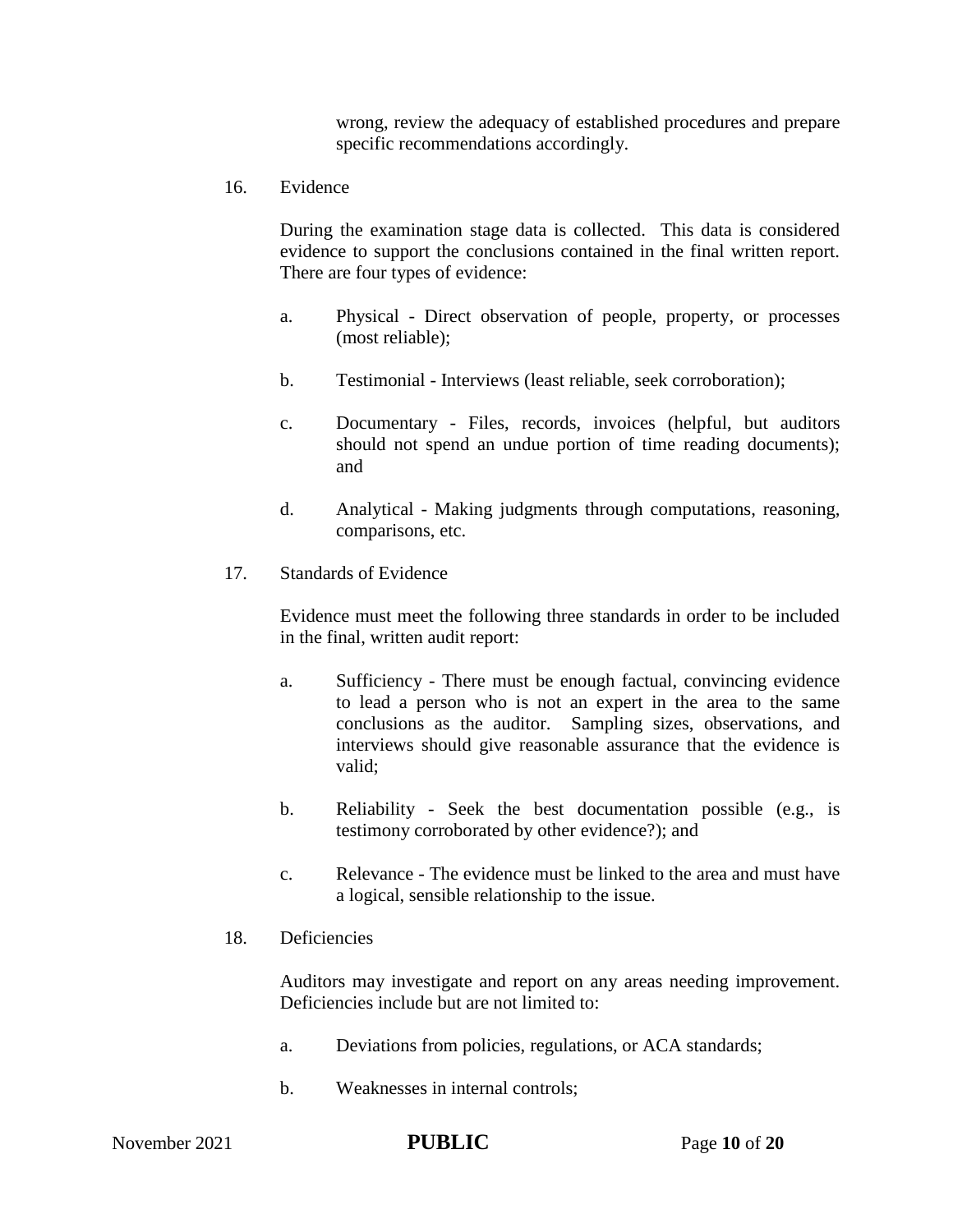- c. Lack of quality controls;
- d. Failure to observe accepted standards or adhere to proven established procedures;
- e. Lack of operating efficiency;
- f. Failure to meet objectives; or
- g. Perceived need for improvement in operations or programs.
- 19. Exemplars

Auditors may report on any significant solutions, successes, and strengths of operations or programs that are exemplary.

20. Serious or Unusual Problems

Should a serious situation or problem manifest itself, the chairperson may halt or redirect the focus of the audit.

Any evidence of fraud, waste, abuse, or illegal acts should be immediately reported to the superintendent and appropriate Assistant Deputy Commissioner, Deputy Commissioner and Commissioner. Should the accusations involve the superintendent, they should be reported directly to the appropriate Assistant Deputy Commissioner, Deputy Commissioner and Commissioner.

- 21. Working Papers
	- a. The auditors shall prepare a written record of the audit. The format may vary from time to time but shall usually include handwritten notes based upon interviews, observations, and review of documents (there may be computer printouts, logs, etc., any analysis or computations done, any reprinted checklists used, etc.)
	- b. The chairperson may collect all working papers and submit them along with the final, written report, to the Director of the PDCU. The working paper may be destroyed after the written report is reviewed by the Director of the PDCU.
- 22. Interviews

There are three types: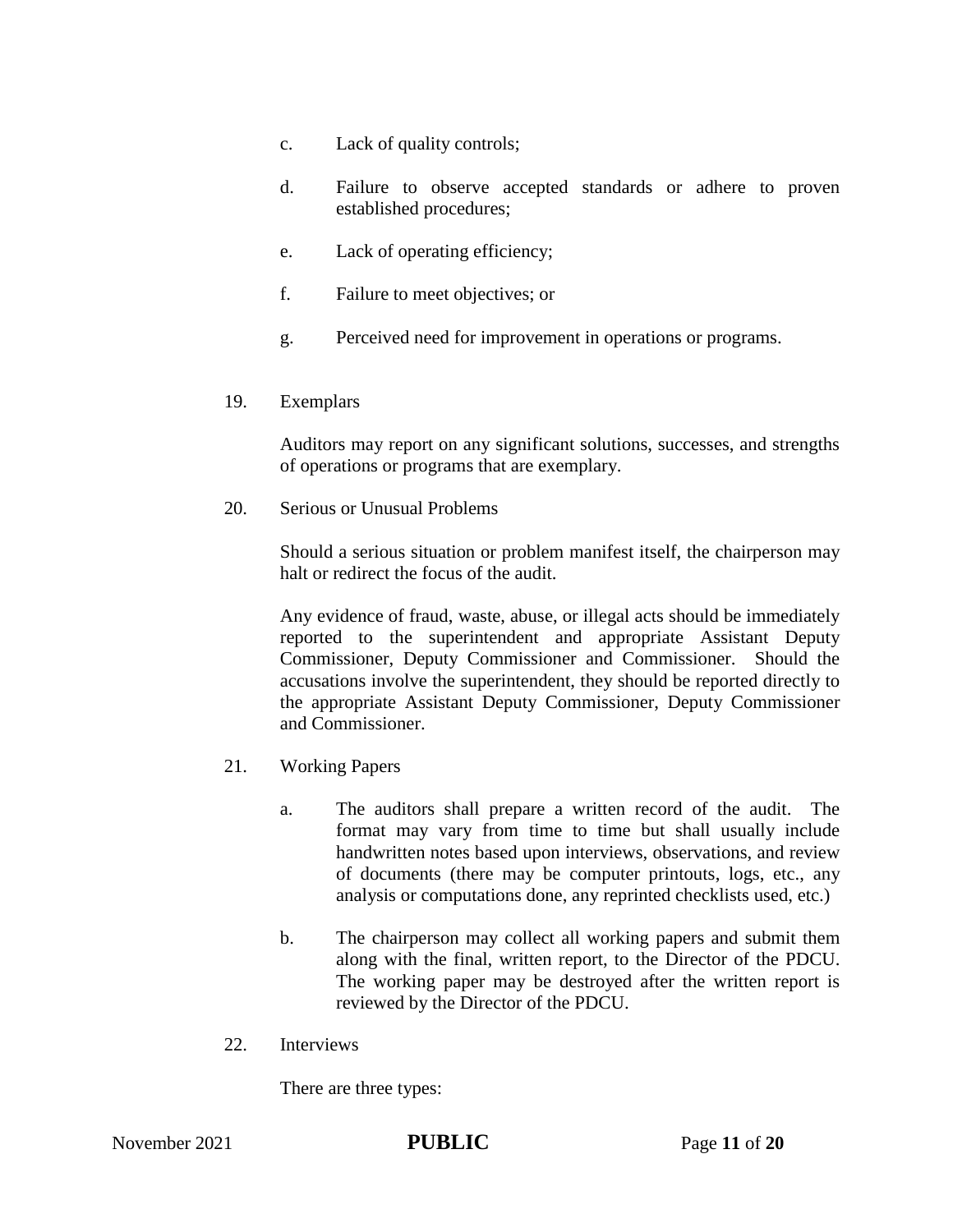a. Entrance - Upon arrival to the institution, the auditors shall meet with the superintendent or designee and any key staff as determined by the superintendent.

The chairperson shall discuss the scope of the audit, describe how it shall be conducted and discuss the time frames, including the date and time of the final closeout.

- b. Discovery The auditors may interview staff and inmates. Auditors should strive to interview a representative sample for accuracy; however, they should be as unobtrusive as possible. The auditor should make it clear to the interviewee that notes may be taken.
- c. Close-out The chairperson and other auditors shall offer to hold daily close-outs to review the daily findings and recommendations. The superintendent shall be given the opportunity to be informed of all significant findings prior to the final close-out. If the status of a finding should change from that orally discussed with the superintendent, the chairperson shall apprise the superintendent prior to submitting the final written report.

## 23. Evaluation

- a. Ongoing from the time of preparation to the time of submitting the final written report, the auditors evaluate the institution. The evaluation is based upon documents reviewed, interviews held, and observations made.
- b. The criteria by which the institution is evaluated include, but are not limited to, the Massachusetts General Laws, 103 CMR policy series, 103 DOC policy series, ACA standards, and institutional procedures.
- c. Auditors should look for patterns, trends, causes, and effects of perceived problems, or seek to identify innovative practices.
- d. The evidence, earlier discussed, shall be collected into a series of findings. The findings shall consider the significance of the deficiency or exemplar and whether or not it should be included in the final, written report, handled informally (verbally), or overlooked.
- e. Questions regarding the significance of an issue should be addressed to the chairperson.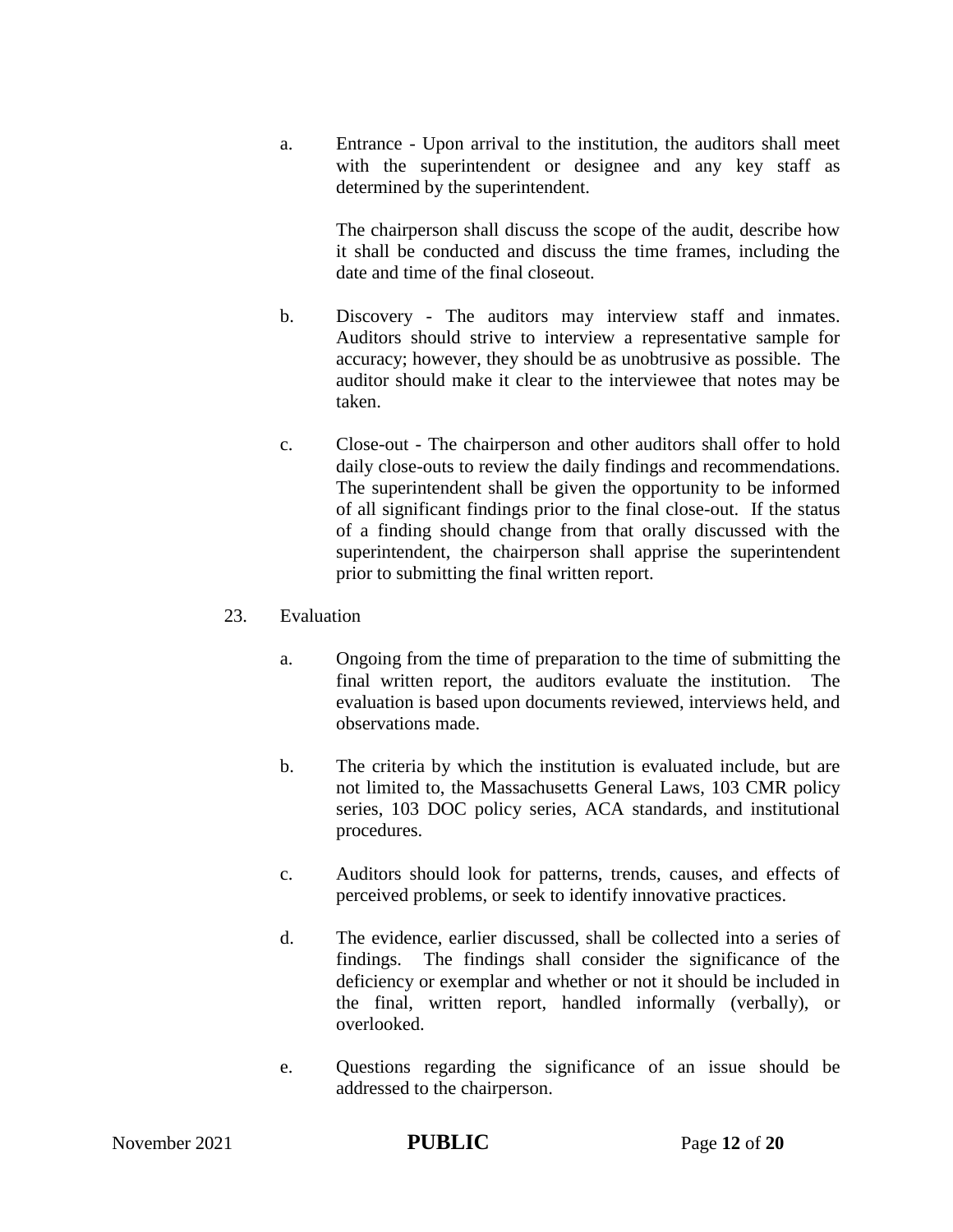- i. In determining the relative significance of a deficiency, the chairperson may be guided by the following:
	- The extent of the problem or pervasiveness;
	- The risk to the affected operation or program area;
	- The importance of the operation or program to the institution's or Department of Correction's mission;
	- Indication of fraud, waste, abuse or illegal acts or anything that might warrant adverse personnel action; or
	- Dollar amount involved.
- ii. In determining the significance of any exemplary, the following factors may be considered:
	- Innovativeness:
	- Efficient, cost effective use of resources;
	- Effectively targets a problem; or
	- Can be applied elsewhere.

## 24. Findings

a. The auditors should strive to provide an overall rating of each area assessed. One of the following ratings should be proposed for the areas audited:

> Excellent - All functions are being performed exceptionally, there are superior internal controls, deficiencies are nonexistent or limited in number and not serious, exceeds expectations.

> Good - The program is performing all of its vital functions and there are few deficiencies within any function. Internal controls are such that there are limited deficiencies. Overall performance is above an acceptable level.

> Acceptable - This is the baseline for the rating system. The vital functions are being performed adequately. Although numerous deficiencies may exist, they do not detract from the acceptable accomplishment of the vital functions. Internal controls are such that there are no performance breakdowns that would keep the program from continuing to accomplish its mission.

> Deficient - One or more of the vital functions of the operation or program are not being performed adequately. There are weak internal controls.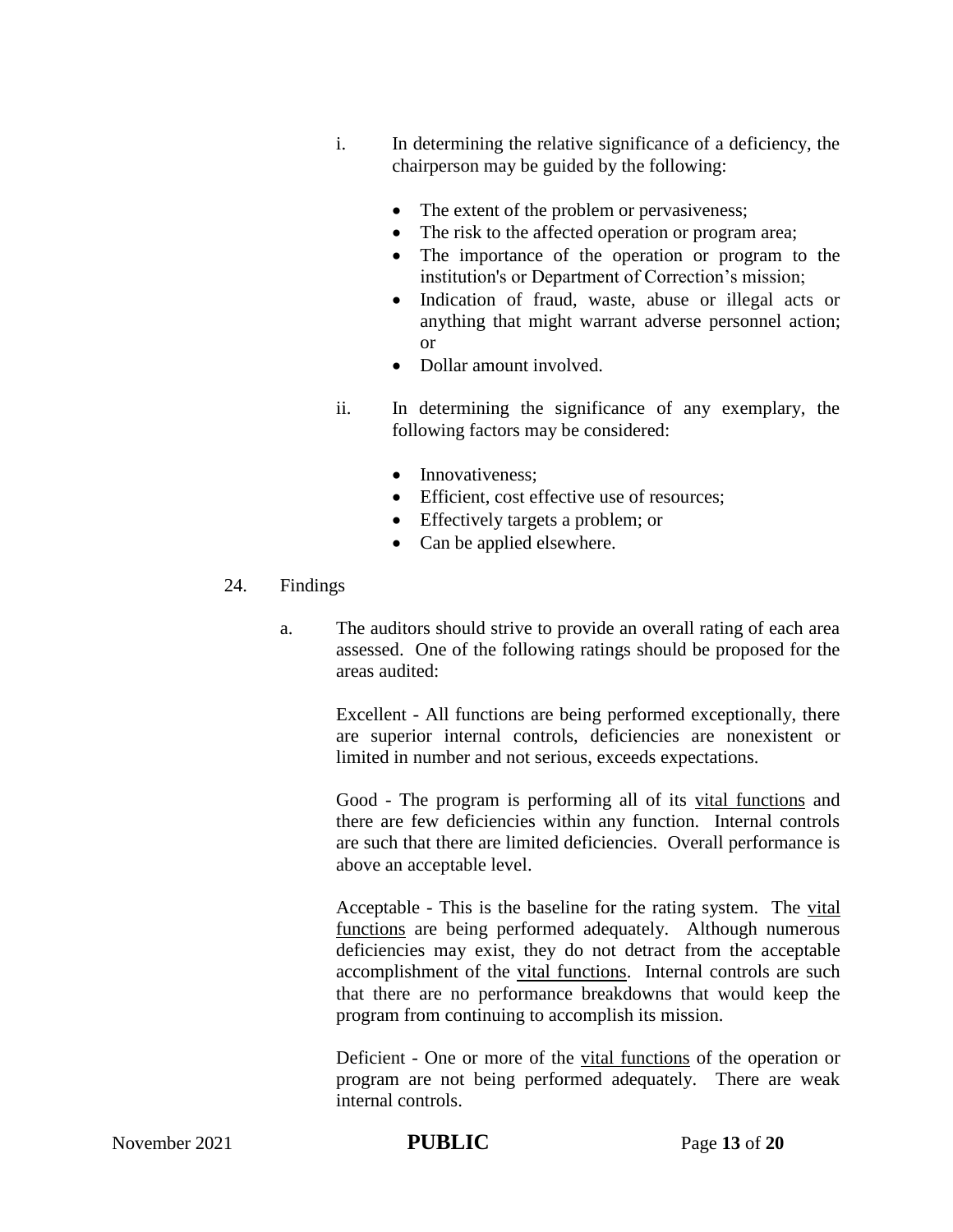At Risk - The operation or program is impaired to the point that the area is not accomplishing its mission. There are insufficient internal controls.

(The vital functions of a given operation or program shall be determined by the Director of the PDCU or the chairperson).

- b. Each rated finding should be substantiated. The commentary should be titled "Issue". Depending upon the circumstances the auditors may structure their assessment by citing:
	- i. Conditions State what was found, type of evidence used, extent of the problem, number of cases involved, etc.
	- ii. Criteria State what should be found according to policy, regulations, etc. Use precise citations where possible.
	- iii. Effect State what are the results or potential consequences of the existing condition.
	- iv. Cause Attempt to discern why the condition exists (i.e., training issue, a supervisory issue, etc.).
- c. Recommendations

Auditors should specify what required action should be taken as a result of the findings reported. Examples of recommendations to make include the following:

- i. Propose a realistic, workable solution;
- ii. Propose an interim solution;
- iii. Propose further study;
- iv. Specify measures to be taken to comply with policy, etc;
- v. Give credit where due;
- vi. Propose implementation of the practice elsewhere; or
- vii. Propose a formal commendation.
- 25. Reporting
	- a. A final, written report shall be prepared. The audit report shall include the date it was prepared, who participated as auditors (names, titles, usual place of work), a brief statement of the dates of the audit, names of the key personnel attending interviews or otherwise participating, discussion of recent events, findings from the previous audit, a summary of the specific areas covered, any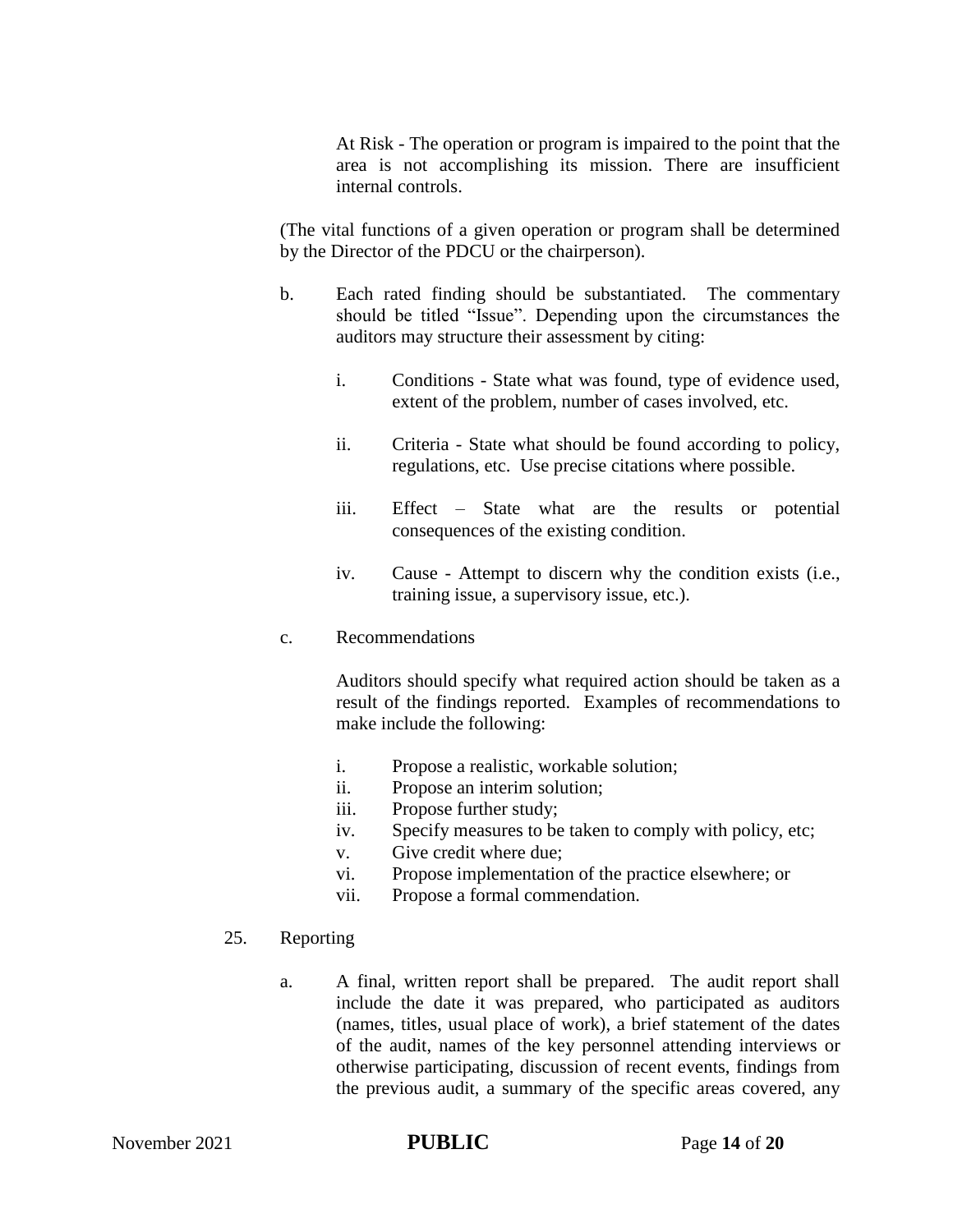responses to a Superintendent's or Assistant Deputy Commissioner's request for examination of particular areas, listing of significant repeat findings, i.e., those deficiencies noted in the previous report that remain deficient (whether for the same or different reasons), recommendations (e.g., changes to institutional practices, procedures, or departmental policies, training needed, etc.), and detailed significant findings.

- b. The auditors should place deficient or exemplary findings into perspective and be fair and accurate. Only that information that is adequately supported by sufficient evidence can be included.
- c. The report shall be clear, concise, and the conclusions drawn should be specific and not left to inference. The information must be presented so as to persuade the reader of the appropriateness of the conclusion.
- d. It is not necessary for the report to comment upon every component of a given area. Rather, for any given operation or program assessed, unless specified otherwise, the reader can assume that all of the components were assessed but that only those meriting mention are discussed.
- e. The chairperson shall ensure that the findings are adequately supported by sufficient, reliable, and relevant evidence rather than by evidence of minor, irrelevant, or insignificant matters.
- 26. Timeliness and Distribution
	- a. The chairperson has 30 days from the final close-out to submit the final, written report. Therefore, the auditors must submit to the chairperson their sections for inclusion shortly after the final closeout.
	- b. The chairperson submits the final, written report to the Director of the PDCU.
	- c. The Director of the PDCU shall review the report and forward it to the Commissioner with copies to the appropriate Deputy Commissioner and Assistant Deputy Commissioner within 45 days from the date of the final closeout.
	- d. The Commissioner shall review the report and, within 60 days from the date of the final closeout, send the affected Superintendent a copy of the audit report along with a memorandum discussing the results and requesting that the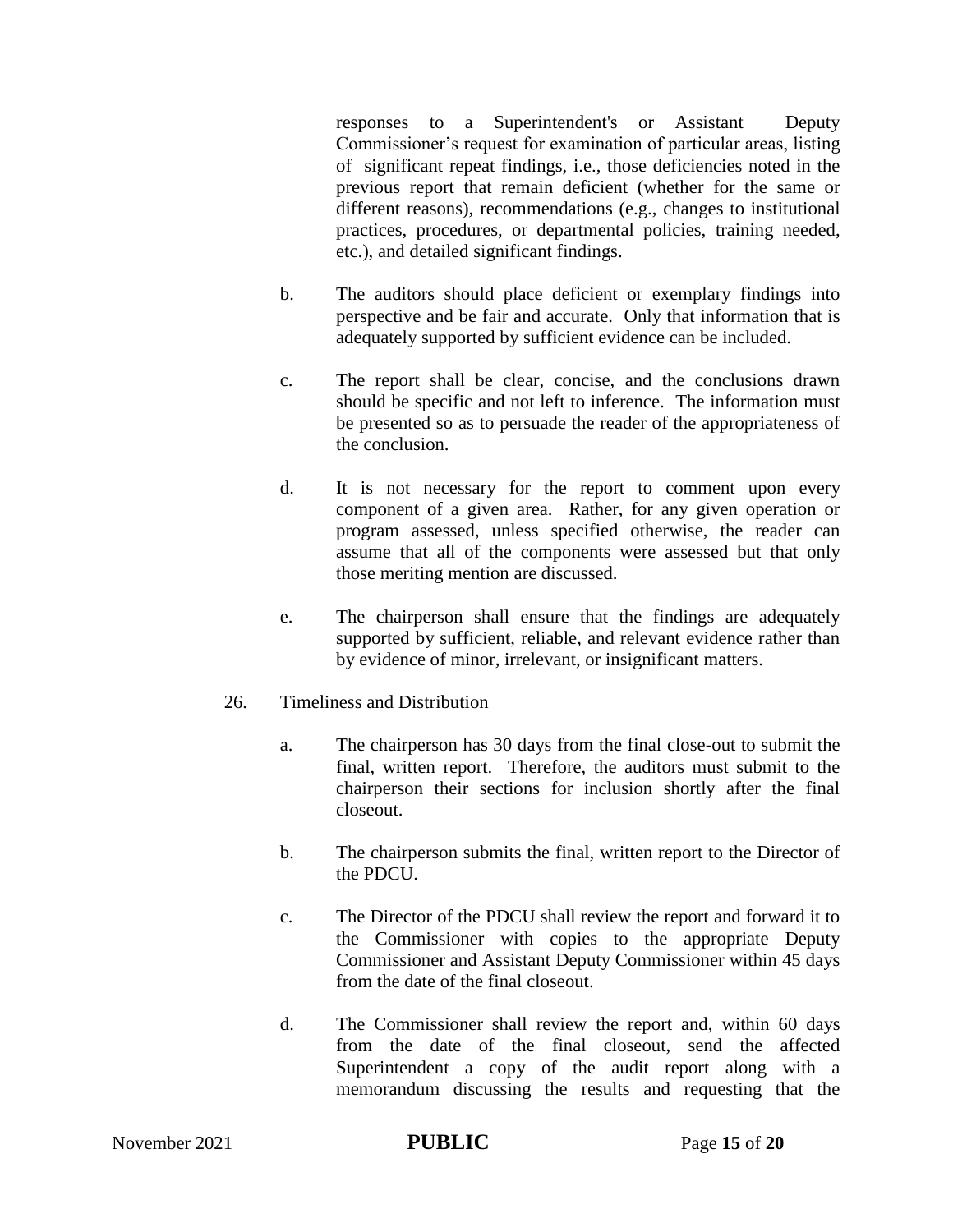superintendent respond, in writing within 60 days, to the Director of the PDCU whether contesting the findings or submitting a plan of action. Copies of the Commissioner's memorandum shall be sent to the appropriate Deputy Commissioner, Assistant Deputy Commissioner, and the Director of the PDCU.

e. i. Upon receipt of the Commissioner's memorandum and the audit report, the superintendent shall have 60 days to review and submit a response in writing. The superintendent may disagree with the findings or may submit a plan of action. A plan of action must identify the responsible staff, identify what tasks shall be completed, and must provide a target date, in order to be sufficient. A plan of action shall include physical plant comments that relate to tool accountability, life, fire and/or safety issues, etc., in addition to observations noted that can be permanently corrected. In these instances, a plan of action shall also be included in the audit response. For Pre-ACA audit responses relating to the standards, it is not necessary for the audit response to address each folder comment, unless the recommendation is not being followed, and in that case, justification on why must be included. If budget or other issues preclude resolution, an explanation should be provided. The superintendent should submit the response to the Director of the PDCU with a copy to the appropriate Assistant Deputy Commissioner.

ii. Any areas that are identified as significant repeat deficiencies, i.e., those which were reported in the prior audit's report and remain deficient require a separate written response, submitted within 60 days, to the Commissioner through the appropriate Assistant Deputy Commissioner with a copy to the appropriate Deputy Commissioner and Director of the PDCU. Any such separate response should describe measures being taken to prevent a recurrence and an explanation of why the deficiency was repeated.

- f. The Director of the PDCU has 30 days from date of receipt of the superintendent's response to accept or reject the response.
	- i. If accepted, the response shall be filed appropriately for review at the next audit.
	- ii. If rejected, the Director of the PDCU shall notify the superintendent, the Assistant Deputy Commissioner, or the appropriate Deputy Commissioner and Commissioner as circumstances warrant.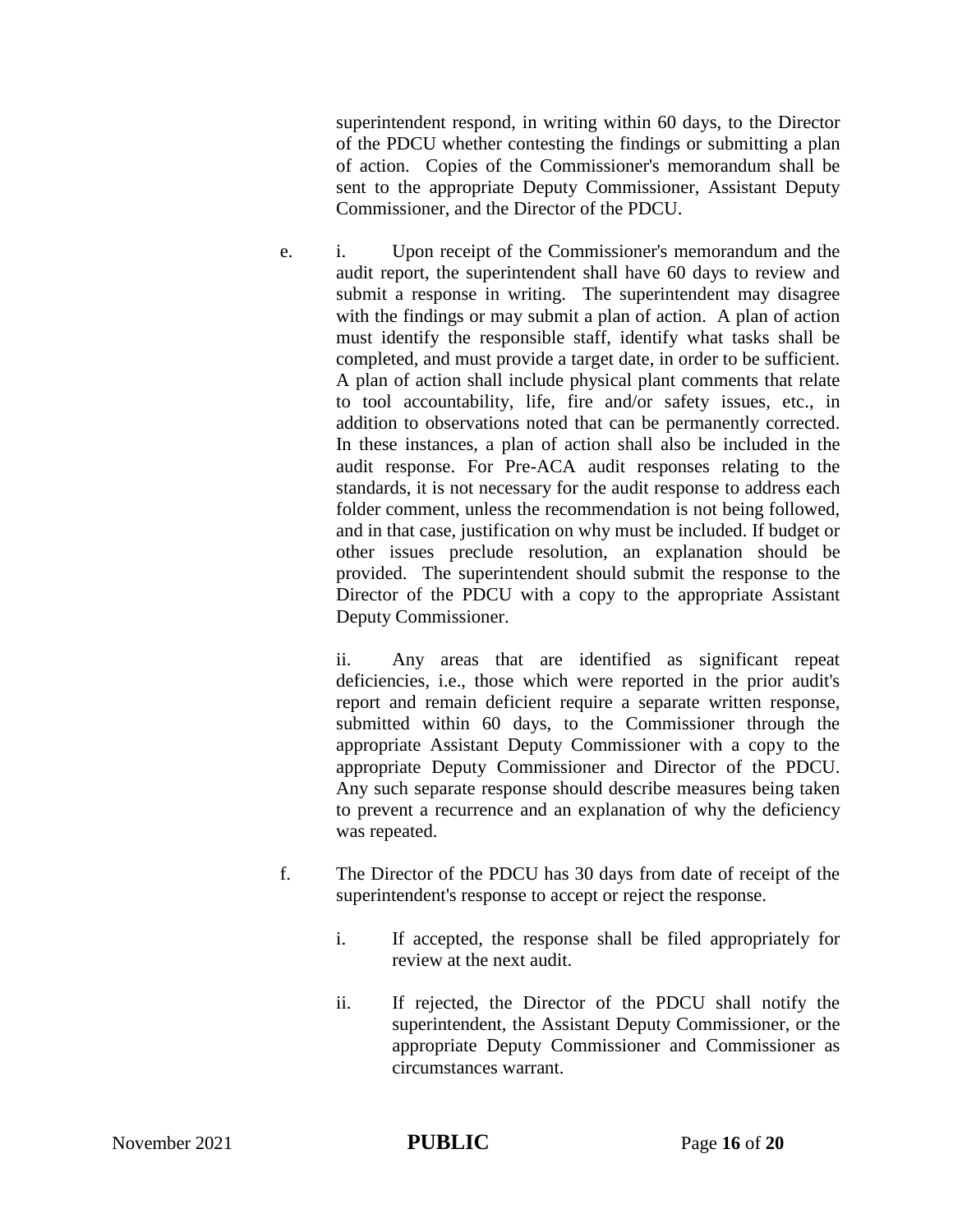### 27. Outside Distribution

Parties not within the established distribution chain described in the previous section may direct requests for copies of audit reports, working papers, and responses to the Commissioner.

### 28. Audit Report Follow-Up

- a. The Director of the PDCU is responsible for informing the Commissioner, appropriate Deputy Commissioner, and the Assistant Deputy Commissioner, of an inadequate response submitted by a superintendent.
- b. The Director of the PDCU may conduct a follow-up audit to gauge the rate of progress in a given operation or program area noted to be deficient or poor as a result of either an internal or other audit. The superintendent and appropriate ADC shall be given oral notice prior to any such follow-up audit.
- c. The Superintendent is responsible for taking any necessary action to correct deficiencies cited and to improve internal controls.
- d. The Assistant Deputy Commissioner is responsible for monitoring the implementation of corrective actions and internal controls.

## **112.04 INSTITUTION ACCREDITATION PROCESS**

This section shall provide a framework for establishing an efficient system of data collection and data quality review.

1. Data Collection Periods

The institution's supporting documentation shall be collected from audit to audit. For example, an institution undergoing it's ACA audit in March of 2021 shall have documentation covering the following time frames:

April 2018 to March 2019 April 2019 to March 2020 April 2020 to March 2021

Once this time frame has been established, it must be adhered to throughout the three years of the accreditation cycle.

2. Data Collection Methods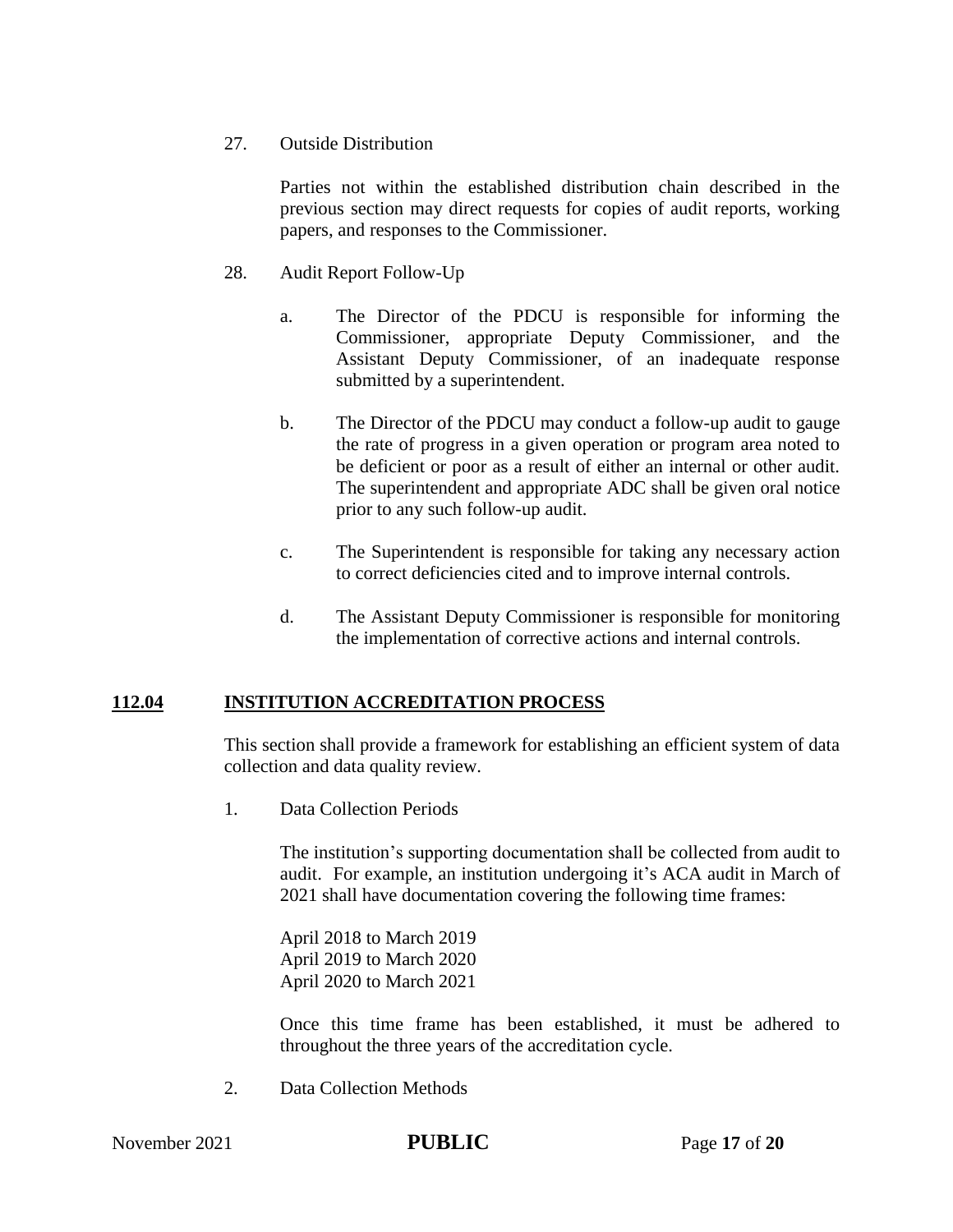Each Superintendent shall be responsible to establish practice for ACA data collection based upon the following guidelines:

- a. Each institution shall establish a system by which responsibility for collecting ACA documentation is disseminated from upper management through line supervisors. The system by which this is accomplished shall include at a minimum, but not be limited to the following:
	- i. Data collection shall start immediately following the institution's ACA audit and continue throughout the three years. Documentation for the third year of the accreditation cycle shall be collected as close to the institution's scheduled pre-ACA audit as possible, but should never be older than six months.
	- ii. An ACA steering committee, comprised of the institution ACA coordinator and three to five other members ranging from senior staff to line staff must meet at least monthly. The monthly meeting shall be documented in writing with the committee members in attendance noted and meeting minutes detailed. The minutes shall be maintained for all three years of the accreditation cycle. The steering committee, through the superintendent, shall issue a memorandum each year of the accreditation period directing department heads to begin the data collection process for a particular time period (i.e., April 2020 to March 2021, etc.). The memorandum shall inform the individual department head of all of the ACA folders they are required to collect documentation for and the time frame by which the documentation is to be submitted (e.g., three months from the receipt of the memo, etc.). Department heads shall be ultimately responsible for the collection of the data assigned to them. However, the task of collecting the data should be disseminated to supervisors and staff members in the department head's area. In this way, the ACA process will involve all levels of institution staff.
	- iii. Specific directions shall be attached to these memorandums indicating what information is required for eachstandard. Information should be disseminated in working ACA folders. A working ACA folder is a folder that includes the ACA standard checklist form, consisting of the language of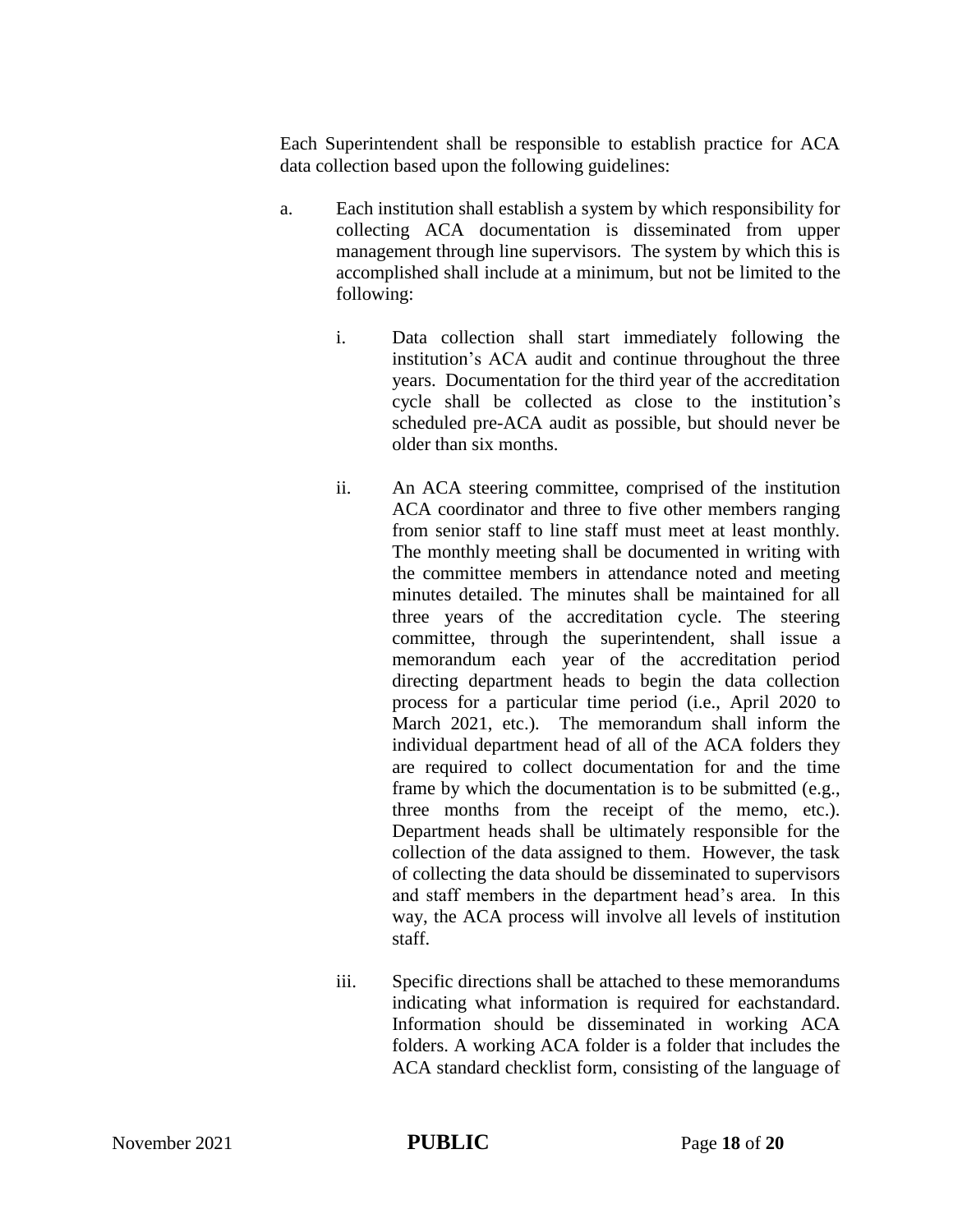the standard in question, as well as the documentation required to substantiate the standard.

- iv. Typically, documentation shall be gathered to show one sample of a given action for each year of the accreditation period. When a standard calls for daily, weekly, or monthly examples, two consecutive documents shall be used.
- v. If a memo to the standard is required (e.g. if there were no uses of force for that collection period, it shall be documented as a simple note in the electronic ACA assessment for the applicable year of the accreditation cycle.
- 3. Data Quality
	- a. Once the documentation has been gathered, it shall be forwarded to the ACA steering committee for data quality checks prior to being uploaded into the electronic assessment. The committee shall ensure that all documentation gathered is complete, accurate, and appropriate for inclusion into the electronic assessment.

The institution ACA coordinator shall ensure that the electronic assessment is maintained in an audit ready format throughout each year of the accreditation cycle. Documentation received from department heads shall be uploaded into the assessment as it is received and highlighted appropriately within the system. Applicable policies and procedures shall be appropriately highlighted. As policies and procedures are reviewed and updated, the ACA Coordinator shall ensure the highlighted area(s) are accurate.

- b. The ACA coordinator shall be responsible for tracking the return of the working folders if the institution continues to utilize them outside of the electronic assessment. At a minimum, the tracking system shall document the following:
	- i. Which department head each working folder was assigned to data collection.
	- ii. The deadline that was established for documentation to be returned.